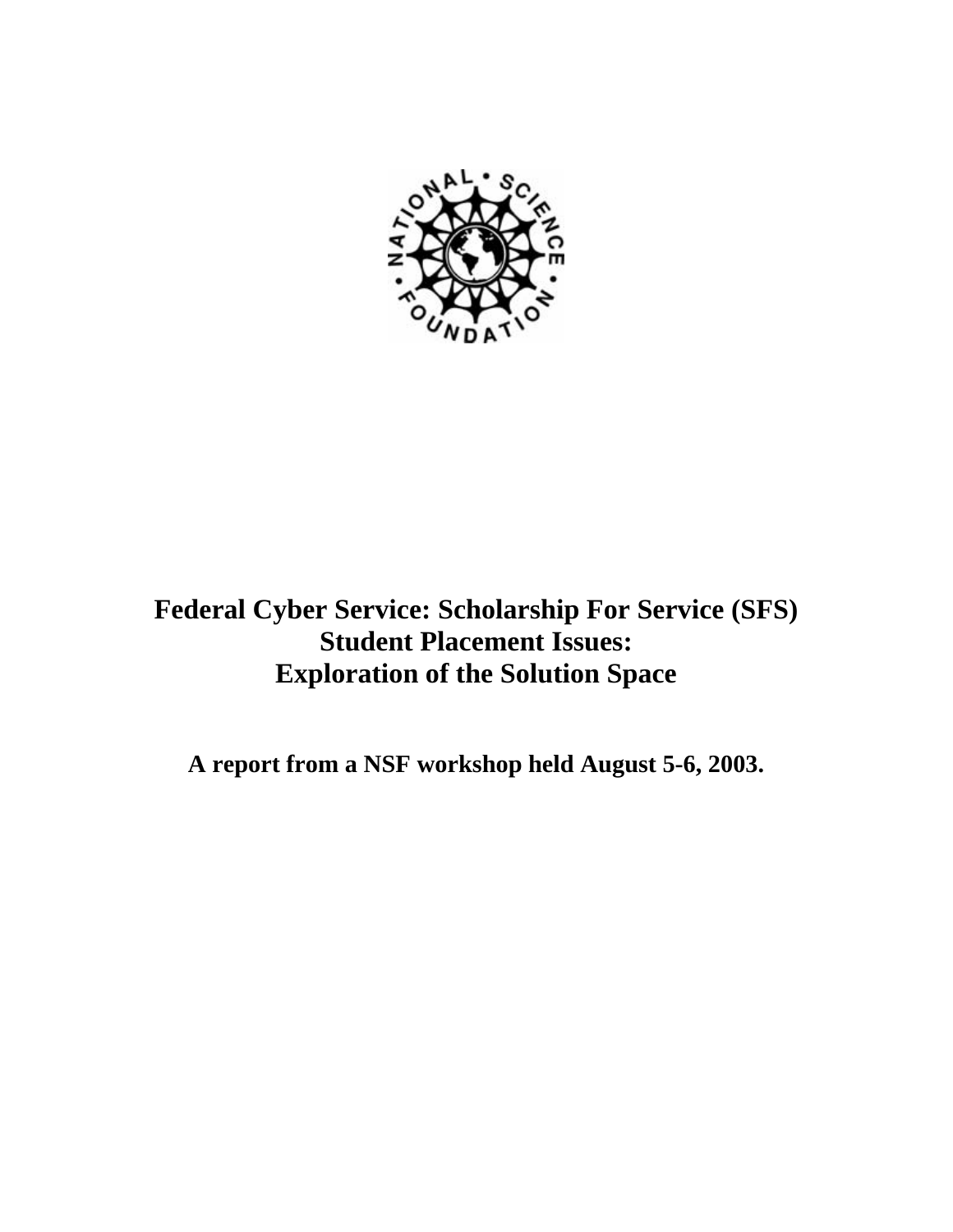## **Federal Cyber Service: Scholarship For Service (SFS) Student Placement Issues: Exploration of the Solution Space August 5–6, 2003**

National Science Foundation, Room 830 4201 Wilson Boulevard Arlington, VA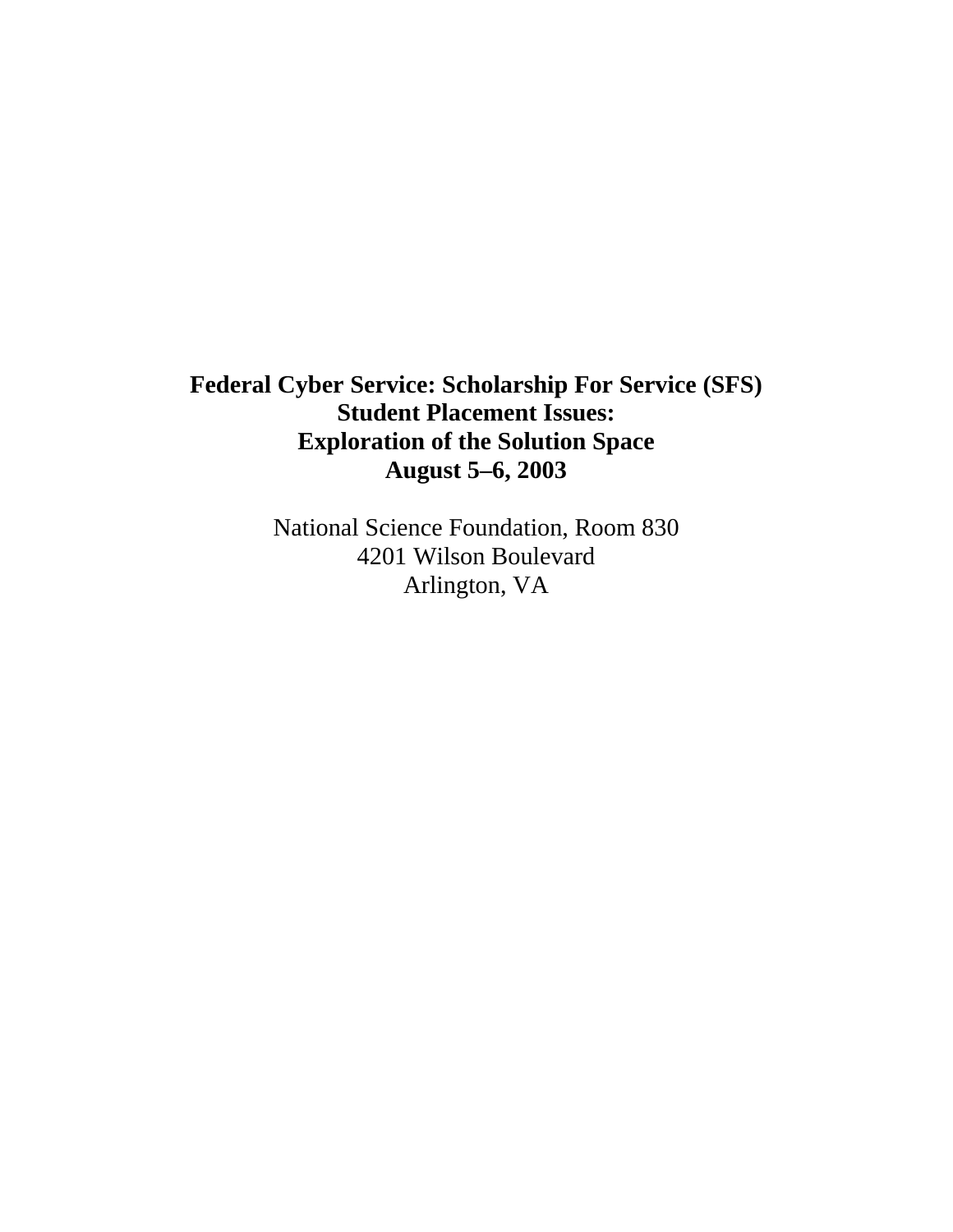## **Table of Contents**

- **I. Executive Summary**
- **II. Introduction**
- **III. Actions Taken in Response to Problem**
- **IV. Recommendations**

**APPENDIX 1: Meeting Participants**

**APPENDIX 2: SFS Program Statistics**

**APPENDIX 3: Agencies That Have Hired SFS Students**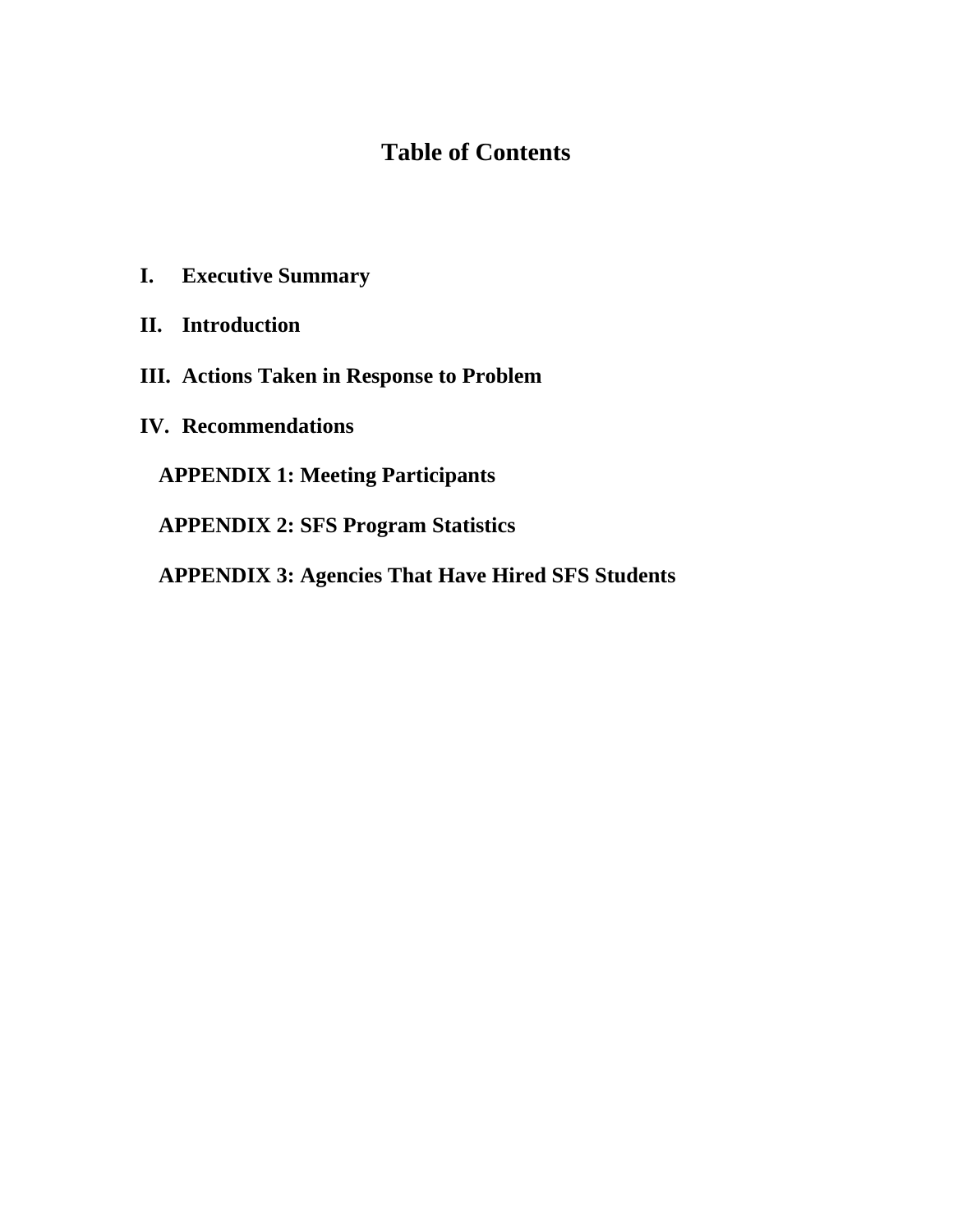## I. Executive Summary

The Federal Cyber Service: Scholarship for Service (SFS) program seeks to increase the number of qualified students entering the fields of information assurance and computer security and to increase the capacity of the United States higher education enterprise to continue to produce professionals in these fields. The program has two tracks, Scholarship and Capacity Building. The workshop, SFS Student Placement Issues: Exploration of the Solution Space, focused on problems associated with placing students participating in the Scholarship Track described below:

The **Scholarship Track** provides funding to colleges and universities to award scholarships in information assurance and computer security fields. Scholarship recipients will become part of the Federal Cyber Service of information technology specialists who ensure the protection of the U.S. Government's information infrastructure. Upon graduation after their two-year scholarships, the recipients will be required to work for a federal agency for two years in fulfillment of their Federal Cyber Service commitment.

The service agreements that each scholarship student signs with the Office of Personnel Management (OPM) states that upon graduation if a Federal position has not been made available, the student is then released from any obligation to the program. SFS students are selected partially based on their desire to go to work for the Federal government. The university principal investigators, OPM, and NSF in partnership are all very motivated to make these placements happen. Heroic efforts on all sides to date have resulted in a placement rate well over 90%. A concern over the ability of the program to maintain and improve on this high placement rate as the program continues to grow was the primary force behind this workshop.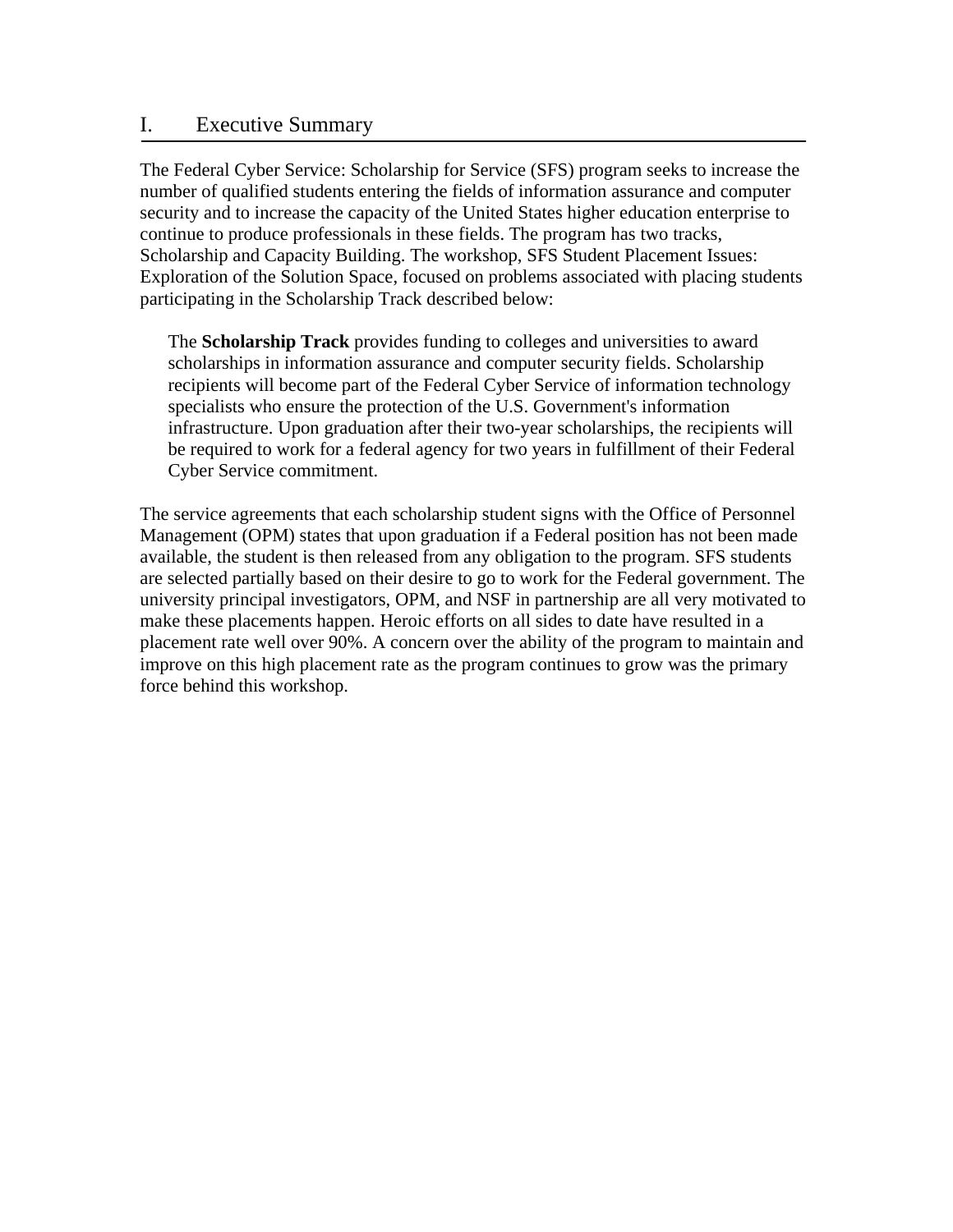## II. Introduction

Simply stated, the problem addressed by this workshop is the ability to place SFS students in internships and permanent Federal positions as the number of students continues to grow. The goal was to bring together principal investigators (PIs) (see Appendix 1) of the SFS scholarship track to address concerns about student selection and placement. Day One of the workshop focused on developing short-term solutions for student selection, internship opportunities, and job placement. Day Two was devoted to long-term approaches to improving these and other aspects of the SFS program. The group identified best practices and areas for improvement, and developed a list of recommendations for the Interagency Coordinating Committee (ICC), which oversees the SFS program.

By the end of 2005, the SFS program will have produced about 350 graduates. The Office of Personnel Management provided a breakdown of current student enrollment as of August 1, 2003 (see Appendix 2) (some PIs acknowledged they had incoming students who were not yet registered with OPM). A total of 301 students were registered at 19 universities; one student is enrolled in a doctoral program while the majority are seeking master's degrees. Of 55 graduates, as of August 2003, 30 have been placed in full-time positions, and 17 are awaiting security clearances related to placements. Graduates have been placed at 17 Federal agencies (see Appendix 3) to date, 60–70 percent of placements are related to the National Security Agency (NSA). Two students have not yet been placed, and six have been released from the program without obligation.

Of 35 students expected to graduate in December 2003, 20 have tentative placements. OPM projected that 77 students will graduate between March and May of 2004. In May 2004, 190 students will need internship opportunities to satisfy their program requirements.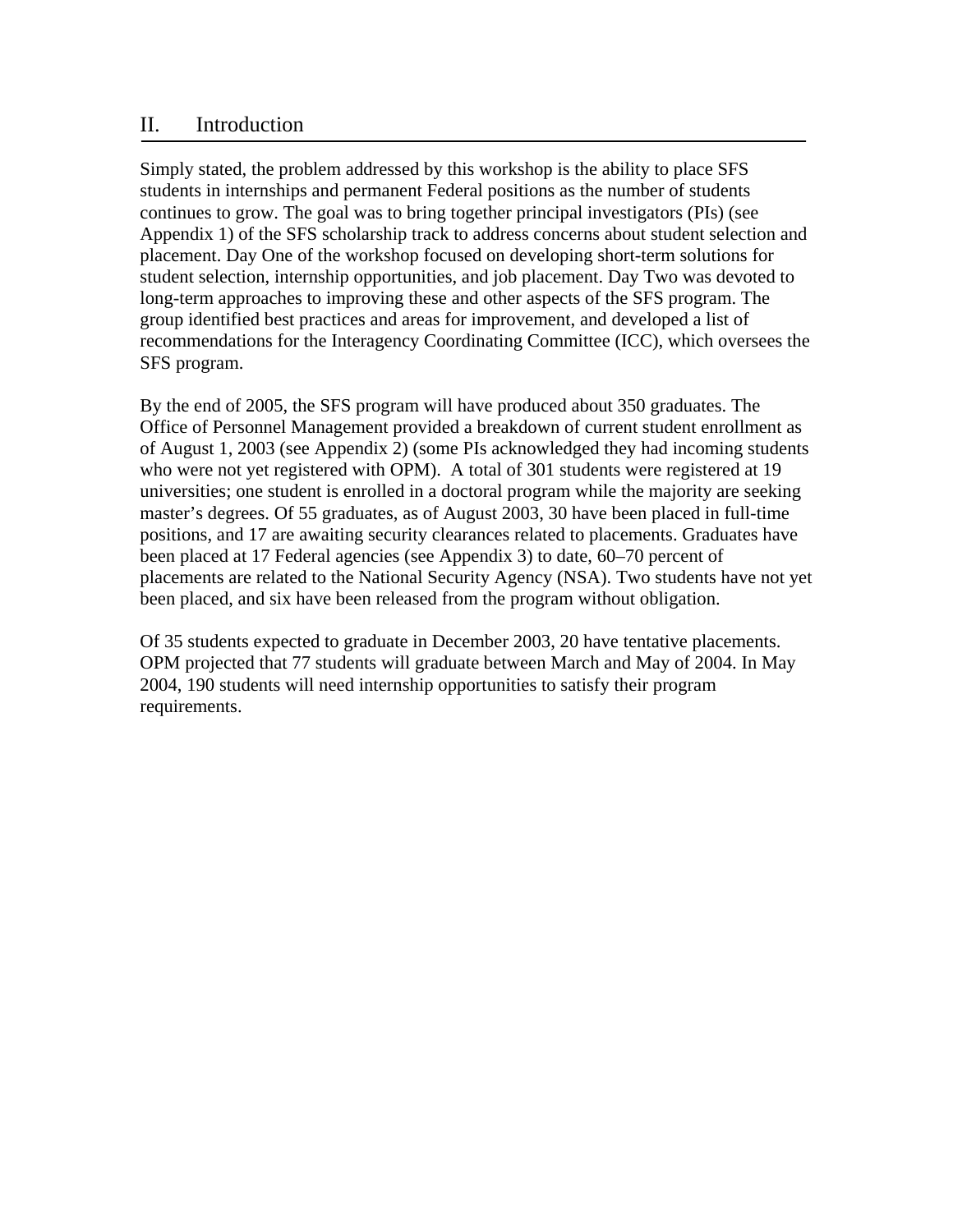## III. Actions Taken in Response to Problem

## **Special Projects to Increase Awareness**

Since June 2003, NSF has supported several special projects, most aimed at increasing awareness about the SFS program among potential students and employers:

- Pilot project: Forming Academic Partnerships with Local Federal Activities, a Florida State University effort to hire an individual dedicated to recruiting and placing SFS students in the region. (Award #0342008)
- A workshop to define a National Cyber Defense Exercise Competition, a showcase for SFS students intended to raise visibility of the SFS program, particularly among the Armed Forces community. West Point Military Academy and George Washington University representatives are among those involved in this effort. (Award #0342739)
- Federal Cyber Service Initiative: Computer Forensics Curricula. (Award #0342296)
- Regional information assurance (IA) workshop for underrepresented groups. (Award #0342794)
- IA educational support program: workshop for course development and more. (Award #0343292)
- Partners in Securing Cyberspace through Education and Service Capacity Building. (Award #0338494)
- A summer workshop for beginning information systems security educators. (Award #0341259)
- Trustworthy Computer Systems: Undergraduate Research Experience. (Award #0342038)

## **Students Awaiting Security Clearances**

The program has limited funds available to support graduates who have not been placed or are waiting for security clearances. So far, seven institutions have requested such funds, and the total has reached about \$170,000. NSF emphasized that these support funds are limited, and PIs should continue to seek placement opportunities for graduates as soon as possible after graduation.

## **Program Rules Revised**

New solicitations are to be published three months before the January 2004 deadline. The fiscal year 2004 SFS program solicitation includes the following revised language:

It is important for all PIs and SFS scholarship students to understand that OPM expects and needs active participations on your part to help assist with both summer internship and permanent placement at a Federal agency. The program has a (as near as possible to) 100 percent placement goal, which can only be reached through active cooperation between all parties involved. Material to assist PIs in this process developed at a recent NSF workshop dealing with this issue is available. Contact the lead program director for SFS for details.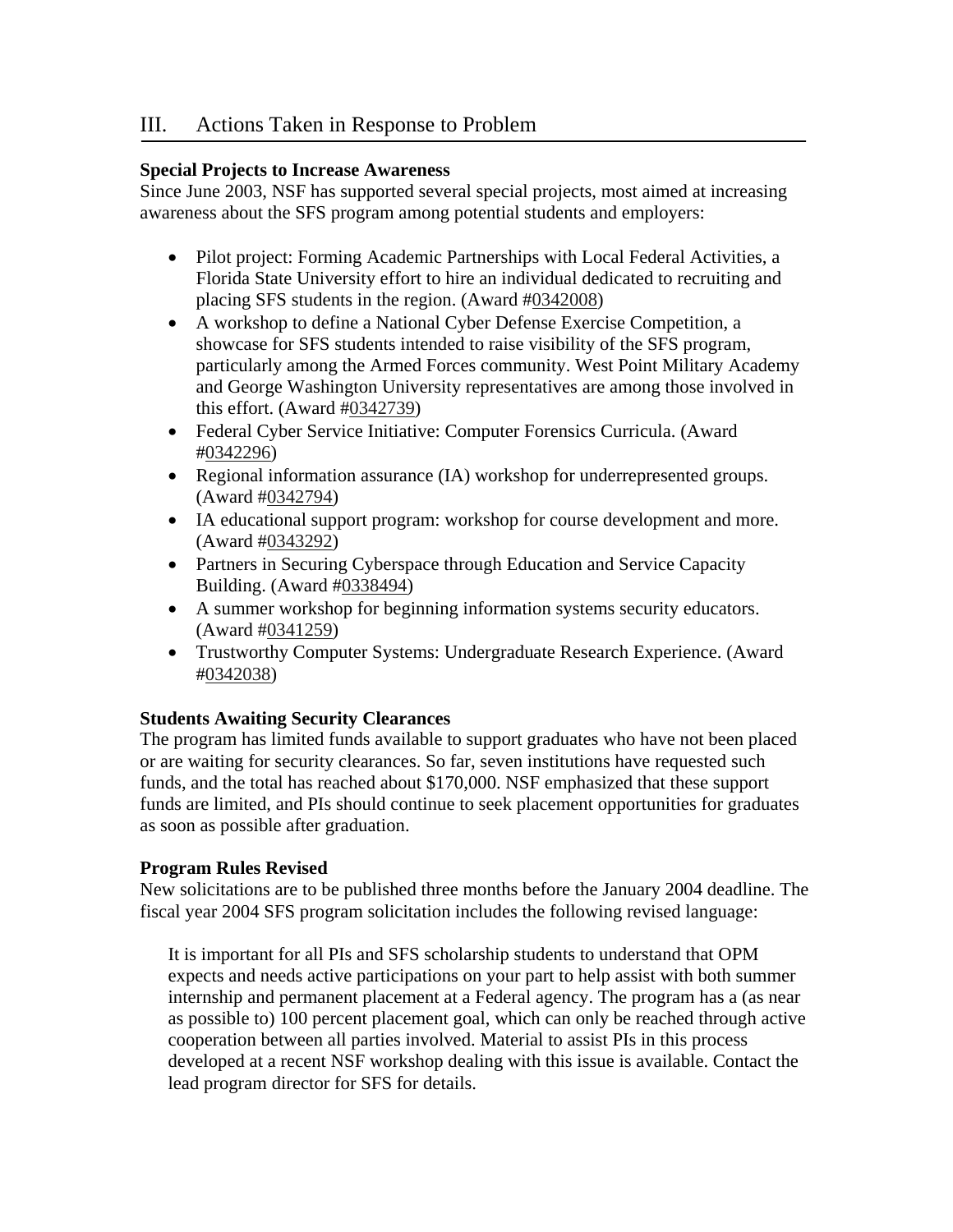#### **NSF and OPM Raise Awareness About the Program**

NSF, OPM, and a number of SFS Principal Investigators and their students have given numerous presentations and attended numerous conferences to raise awareness about the SFS program among potential employers. They have addressed Department of Defense (DOD) Computer Forensics Laboratory representatives, as well as the Committee for National Security Systems, which involved representatives from 23 Federal agencies. Upcoming presentations include the NSF/National Institute of Standards and Technology Invitational Workshop on Cybersecurity: Workforce Needs, Assessment, and Educational Innovation and the Interagency Resources Management Conference. Presentations will be provided as frequently as feasible and suggestions for opportunities to reach gatherings of potential employers are welcome.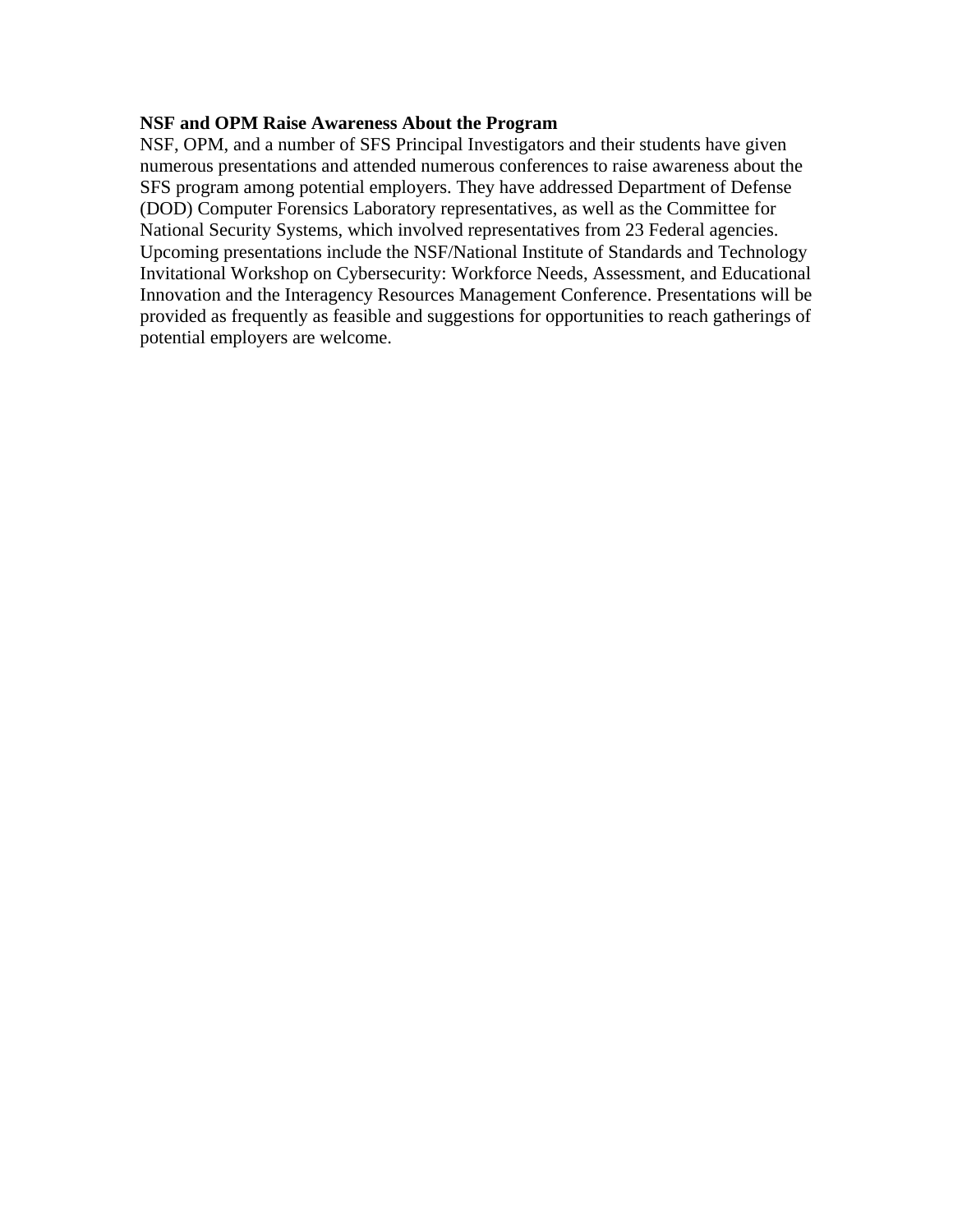## **Immediate Action Items to Address Short-Term Issues**

OPM Related:

Ī

- OPM is arranging for a demonstration to show PIs what agency officials see when they run student searches.
- OPM staff and PIs are exploring other possible implementations (e.g. the University of Tulsa and Florida State University are both working on projects to address this issue) to gather information on such "best practices" and disseminate them among PIs and participating agencies.
- OPM staff is developing a fact sheet for Federal human resource personnel about hiring SFS students. ([http://www.sfs.opm.gov\)](http://www.sfs.opm.gov)

NSF Related:

- NSF will consider funding experimental programs that address improving the SFS student placement process.
- NSF will evaluate information about students who were released from the SFS program (i.e., not placed) to determine if any trends can be identified to enhance the recruitment, application, selection, or placement process.
- NSF will explore the feasibility, costs, and desirability of performing a National Agency Check for all scholarship students. Ideally, the National Agency Check will take place as early as possible in the process, for example, when student nominations are sent to OPM for final selection.
- NSF will consider using the results of publicity efforts (successful student placements and testimonials from agency representatives) to initiate a marketing campaign. In budgeting for the upcoming year, NSF will consider a marketing campaign to launch as early as December 2003.
- As other entities evaluate the assumption that the government is facing a critical shortage of individuals trained in IA, NSF will report the results back to the SFS program participants and take into account the relationship of the findings to the program.
- NSF will consider including in the program solicitation a requirement that PIs design and implement their own feedback mechanisms for students who are placed.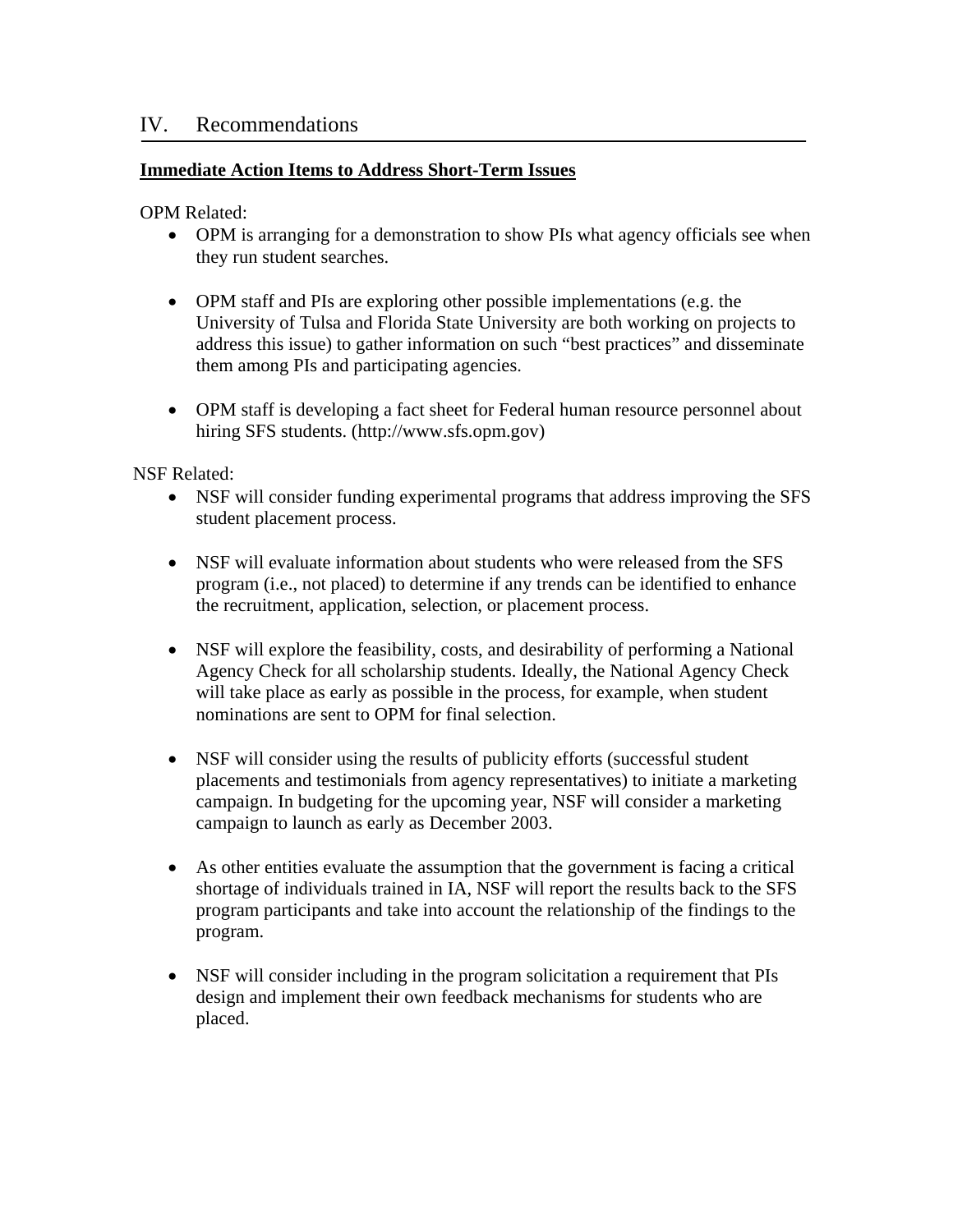## **Action Items to Address Long-Term Selection and Placement Issues**

NSF Related:

- The program should consider extending the potential length of available scholarships to allow more than two years of funding, and consider removing the requirement that scholarship students attend school on a full-time basis.
- The program should evaluate what changes would be needed to better accommodate student co-op opportunities in lieu of internships.
- The program should consider funding an internship coordinator position at OPM for SFS students.
- The program should assess the perceived level of need for IA personnel at Federal agencies in the coming years as well as the available positions. If the assessment suggests insufficient Federal placement opportunities will be available for SFS students, the program should consider allowing students to meet the service requirement by taking IA jobs at government-owned, contract-operated facilities, such as the national laboratories, and at the state and local government levels. The program should also consider whether faculty positions in IA could be considered as placement opportunities that meet the service requirement. If further placement opportunities are needed, consider other Federal contractor positions.
- The program should evaluate the post placement survey conducted by the Information Assurance Scholarship Program (IASP) program and consider whether a similar survey should be implemented for SFS students.
- The program should consider a mechanism to enable the current and incoming SFS/NSF program directors to work together (for as long as six months) before the incoming SFS/NSF program director takes over the position. Participants felt that continuity of management at this point in the program is highly desirable.
- As much as possible, the program should strive to maintain consistent or comparable guidelines for length of Federal employment commitment between the IASP and SFS programs.
- The program should consider requiring proposals to include (in an appendix) matriculation data that document the existence of courses, etc.
- NSF should consider including on the review panel individuals with knowledge about the Centers of Academic Excellence.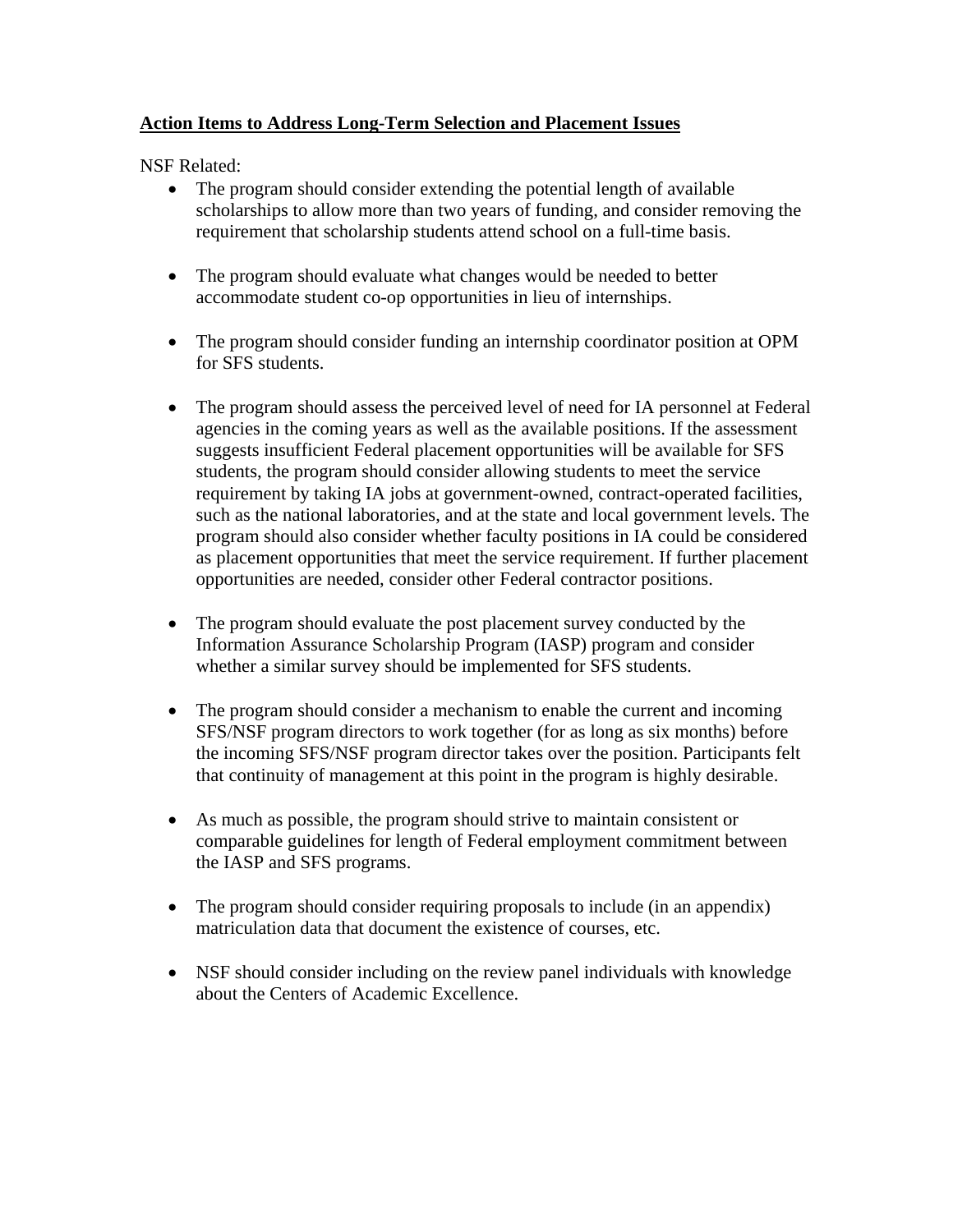Principal Investigator Related:

- To identify a larger pool of potential scholarship students, PIs may wish to consider personalized recruitment efforts.
- To enhance recruitment efforts and to attract more women and minority students to the program, PIs may wish to consider other NSF grant opportunities (such as the Course, Curriculum, and Laboratory Improvement program, which could support outreach activities to high school and community college students, and the Advanced Technological Education program, which partners with community colleges).

## **Potential Short-Term Approaches to Internship and Job Placement**

Principal Investigator Related:

- Hold a job fair for SFS students to meet with representatives of Federal agencies. Invite representatives of Federal agencies to visit your school (as early as possible in the academic year) and meet with SFS students. Ideally, representatives should include both those in the areas of technical focus as well as those with authority to hire.
- Gather representatives of Federal agencies and present profiles of available SFS students.
- Meet with Federal agency representatives who have possible hiring influence, explain the SFS program, present student résumés, arrange for private meetings with students, and talk with human resources representatives from the agency about hiring SFS students.
- Aggressively seek out potential internships with Federal agencies; if the agency can accommodate an internship but is unable to fund it, contact NSF for a onetime funding solution (as a last resort).
- If an agency is willing to provide a paid internship but has difficulty putting an intern on its payroll, consider an arrangement whereby the agency makes a grant to or contract with the university, and the university pays the student intern. This arrangement allows for leeway among the parties involved.
- Contact currently placed students; invite them to represent their agency at a job fair or have them identify a contact person in the agency with hiring authority who may be interested in SFS students.
- Direct agencies that have recruited through the IASP program to check the SFS database if they need more interns.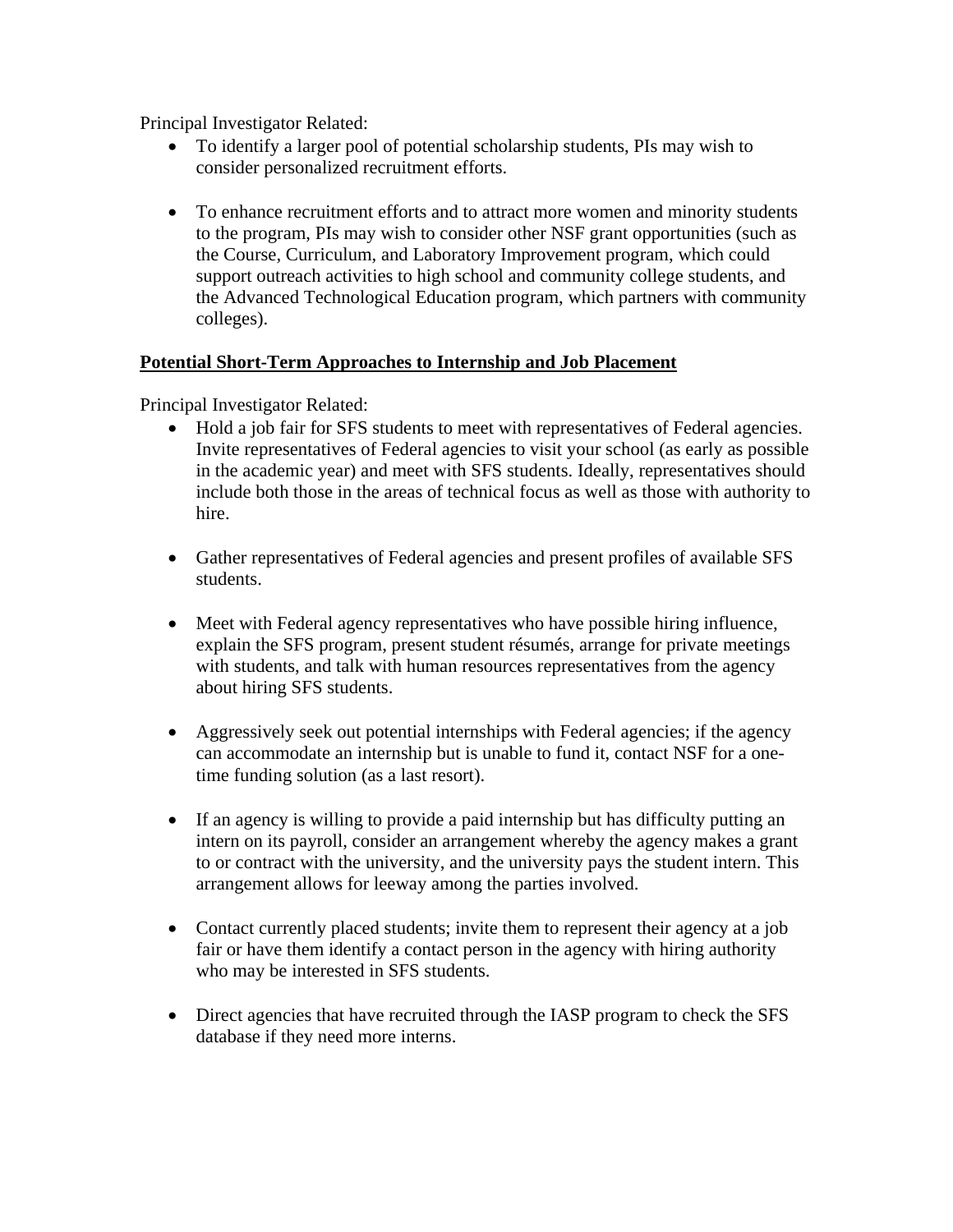- Consider publicity opportunities. Send details of successful placements to NSF and identify representatives of Federal agencies who will give testimonials about the high quality of SFS students.
- Present details of successful placements and testimonials from employers to your university's PR office; ask the PR staff to publicize in local papers, students' hometown papers, and alumni magazine.
- Ask OPM to promote SFS students for internship positions related to IA but not necessarily denoted as 2210.
- Network among each other, PI to PI. If you have contact with an agency representative who is interested in the program but none of your students meet the specific needs of the job, refer the representative to other PIs.
- Consider small-scale publicity/marketing efforts, such as including text on the back of business cards or on individual faculty or department websites promoting the SFS program.

NSF Related:

• NSF will work with the NSF public relations office to place stories promoting SFS in national media outlets.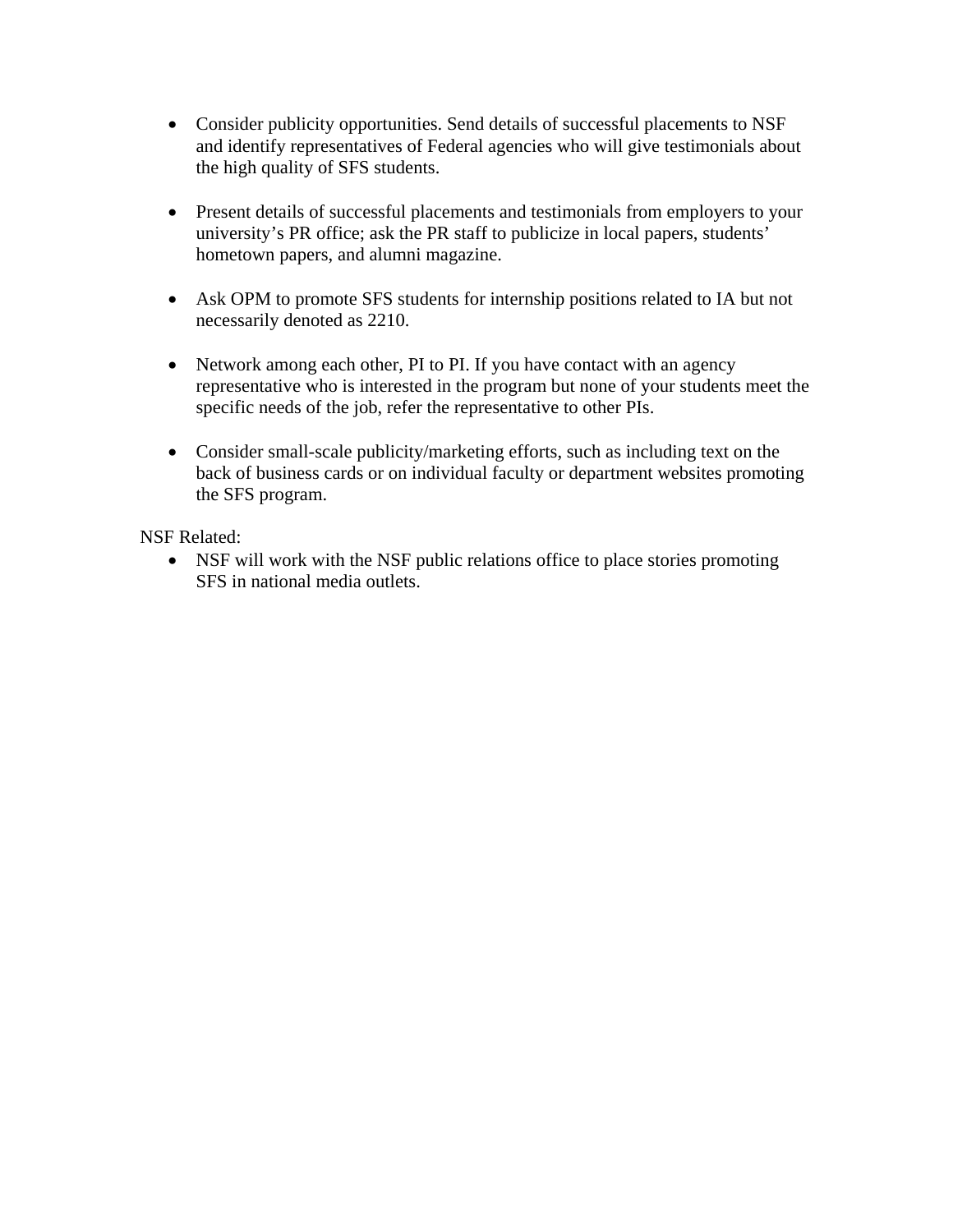#### **APPENDIX 1: Meeting Participants**

#### **Blaine Burnham, PhD**

University of Nebraska 1110 South 67th Street Peter Keiwit Institute, Room 280 Omaha, NE 68182-0694 Phone: 402-554-2039 Fax: 402-554-2088 Email: [bburnham@mail.unomaha.edu](mailto:bburnham@mail.unomaha.edu) 

#### **Bei-Tseng Chu, PhD**

Professor University of North Carolina at **Charlotte** Department of Software and Information Systems 9201 University City Boulevard Charlotte, NC 28223 Phone: 704-687-4568 Fax: 704-687-6065 Email: [billchu@uncc.edu](mailto:billchu@uncc.edu) 

#### **Melissa Dark, PhD**

Associate Professor, Assistant Dean Purdue University School of Technology, CERIAS Knoy Hall West Lafayette, IN 47907 Phone: 765-496-6761 Fax: 765-496-3181 Email: [dark@cerias.purdue.edu](mailto:dark@cerias.purdue.edu) 

#### **James Davis, PhD**

Associate Professor Iowa State University Department of Electrical and Computer Engineering 2413 Coover Hall Ames, IA 50011 Phone: 515-294-0659 Fax: 515-294-1717 Email[: davis@iastate.edu](mailto:davis@iastate.edu) 

#### **Seymour E. Goodman**

Professor of International Affairs and Computing and Co-Director, Georgia Tech Information Security Center Georgia Institute of Technology 781 Marietta Street, NW Atlanta, GA 30332-0610 Phone: 404-385-1461 Fax: 404-894-1900 Email: [goodman@cc.gatech.edu](mailto:goodman@cc.gatech.edu) 

#### **Miguel Hernández**

Manager San Antonio Services Section, Office of Personnel Management 8610 Broadway, Suite 305 San Antonio, TX 78217 Phone: 210-805-2423 x502 Fax: 210-805-2407 Email: [mxhernan@opm.gov](mailto:mxhernan@opm.gov) 

#### **Lance J. Hoffman, PhD**

Professor George Washington University Computer Science Department Washington, DC 20052 Phone: 202-994-4955 Fax: 202-994-4875 Email: [lanceh@gwu.edu](mailto:lanceh@gwu.edu) 

#### **Cynthia Irvine, PhD**

Associate Professor, Director, CISR Naval Postgraduate School Code CS/IC, Computer Sciences Department Naval Postgraduate School Monterey, CA 93943 Phone: 831-656-2461 Fax: 831-656-2814 Email: [irvine@nps.navy.mil](mailto:irvine@nps.navy.mil)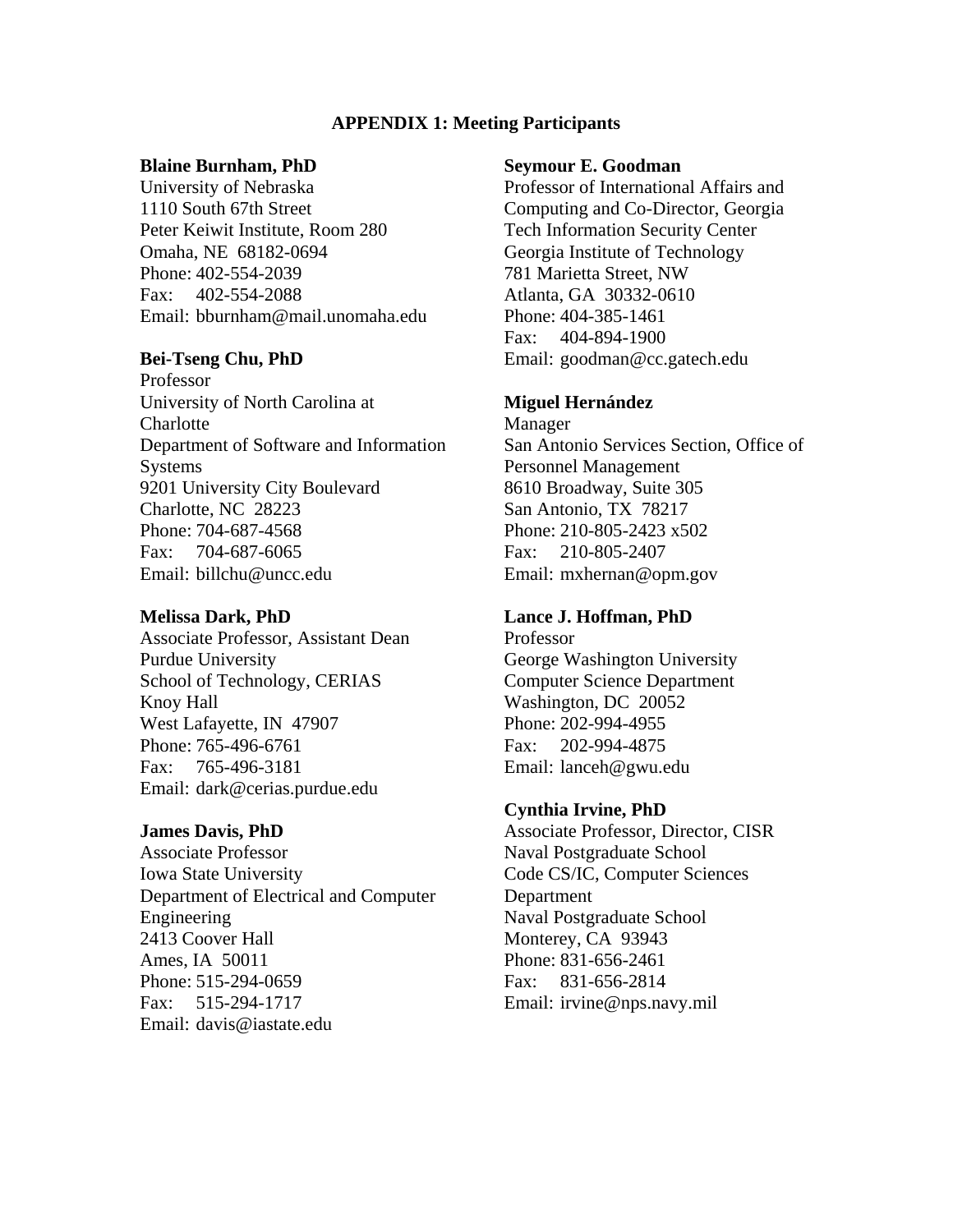#### **Lorie M. Liebrock, PhD**

Assistant Professor New Mexico Tech Computer Sciences Department 801 Leroy Place Socorro, NM 87801 Phone: 505-835-6729 Fax: 505-835-5587 Email: [liebrock@cs.nmt.edu](mailto:liebrock@cs.nmt.edu) 

## **William V. Maconachy, PhD**

Manager NIETP National Security Agency 9800 Savage Road Fort Meade, MD 20755-6752 Phone: 410-854-6206 Fax: 410-854-7043 Email: [w.macona@radium.ncsc.mil](mailto:w.macona@radium.ncsc.mil) 

## **Gerald M. Masson, PhD**

**Director** Johns Hopkins University Whiting School of Engineering Information Security Institute 3400 North Charles Street Wyman Park Building, Room 407 Baltimore, MD 21218 Phone: 410-516-7013 Fax: 410-516-3301 Email: [masson@jhu.edu](mailto:masson@jhu.edu) 

## **Ernest McDuffie, PhD**

Program Director Division of Undergraduate Education National Science Foundation 4201 Wilson Boulevard, Room 835 Arlington, VA 22230 Phone: 703-292-4655 Fax: 703-292-9016 Email[: emcduffi@nsf.gov](mailto:emcduffi@nsf.gov) 

## **Don McGillen, PhD**

Executive Director Carnegie Mellon University Center for Computer and Communications Security 4616 Henry Street Pittsburgh, PA 15213 Phone: 412-268-6755 Fax: 412-268-1460 Email: [mcgillen@cmu.edu](mailto:mcgillen@cmu.edu) 

## **Leah M. Meisel**

Deputy Associate Director Office of Personnel Management Strategic Human Resources Policy Center for Talent and Capacity Policy 1900 E Street, NW Washington, DC 20415 Phone: 202-606-8097 Fax: 202-606-2329 Email: [lmmeisel@opm.gov](mailto:lmmeisel@opm.gov)

## **Nasir Memon, PhD**

Associate Professor Polytechnic University 6 Metro Tech Center, Computer Science Brooklyn, NY 11201 Phone: 718-260-3970 Fax: 718-260-3609 Email: [memon@poly.edu](mailto:memon@poly.edu) 

## **Loretta A. Moore , PhD**

Associate Professor and Chair Jackson State University Department of Computer Sciences PO Box 18839 Jackson, MS 39217 Phone: 601-979-2105 Fax: 601-979-2478 Email: [loretta.a.moore@jsums.edu](mailto:loretta.a.moore@jsums.edu)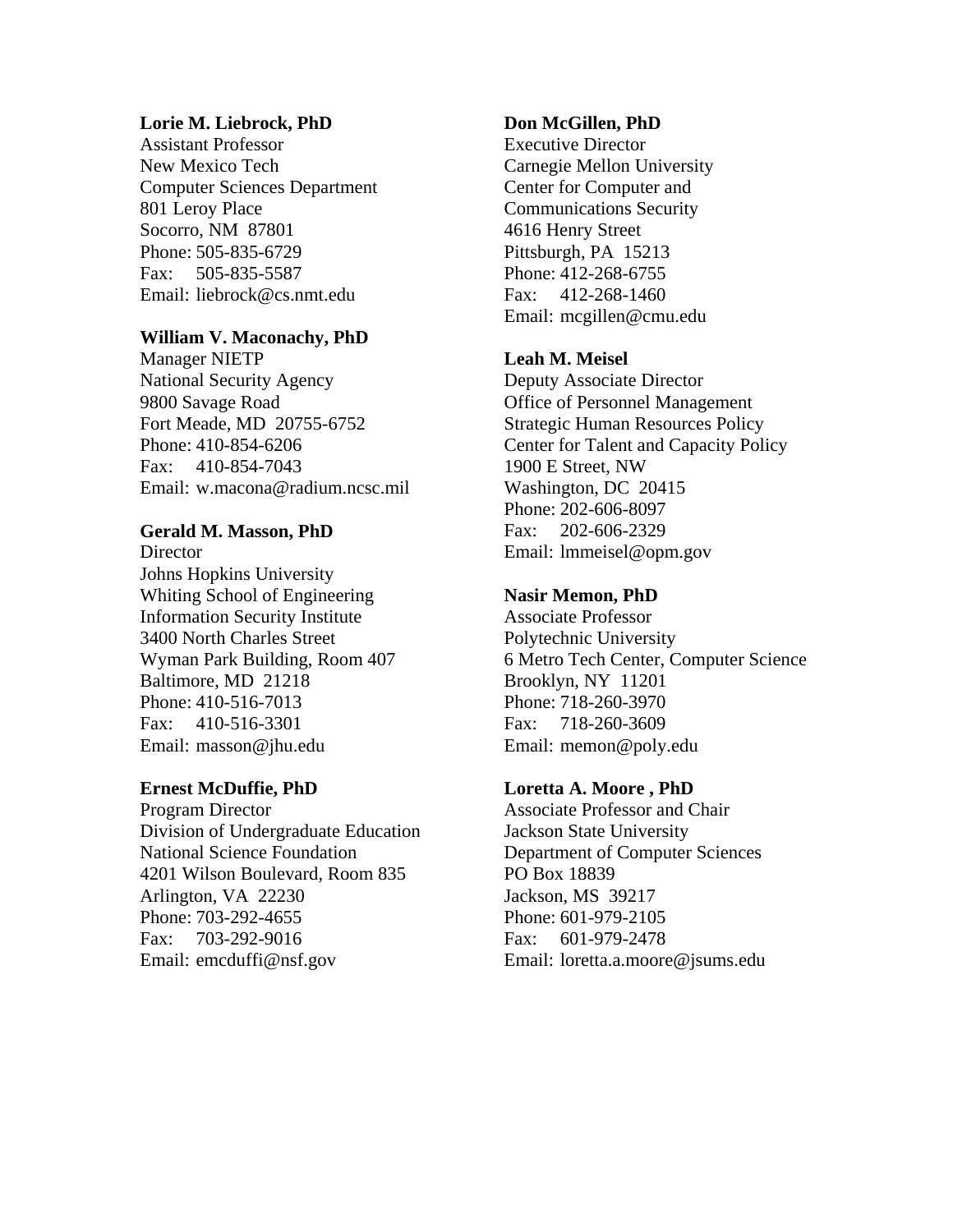## **Christine M. Nickell, BA**

Manager, DoD IASP Program NSA, National Information Assurance Education and Training Program 9800 Savage Road, Attn: 12 – NIETP, Ste 6752 Fort Meade, MD 20755-6752 Phone: 410-854-6206 Fax: 410-854-7043 Email: [c.nicke2@radium.ncsc.mil](mailto:c.nicke2@radium.ncsc.mil) 

#### **Susan Older, PhD**

Associate Professor Syracuse University EECS Department CST 2-177 Syracuse, NY 13244 Phone: 315-443-4679 Fax: 315-443-1122 Email: [sueo@ecs.syr.edu](mailto:sueo@ecs.syr.edu) 

#### **Nancy Randa, MSIR**

Deputy Associate Director for Talent Services Office of Personnel Management Human Resources Products and Services 1900 E Street, NW, Room 6530 Washington, DC 20415 Phone: 202-606-1491 Fax: 202-606-1399 Email: [neranda@opm.gov](mailto:neranda@opm.gov) 

#### **Sujeet Shenoi, PhD**

Professor of Computer Science University of Tulsa Computer Science Department 600 South College Avenue Tulsa, OK 74104-3189 Phone: 918-631-3269 Fax: 918-631-3306 Email: [sujeet@utulsa.edu](mailto:sujeet@utulsa.edu) 

## **Ray Vaughn, PhD**

Associate Professor Mississippi State University Department of Computer Science and Engineering PO Box 9637 Mississippi State, MS 39762 Phone: 662-325-7450 Fax: 662-325-8997 Email: [vaughn@cse.msstate.edu](mailto:vaughn@cse.msstate.edu) 

## **Alec Yasinsac, PhD**

Assistant Professor Florida State University Computer Science Department 262 James Jay Love Building Computer Science Department Tallahassee, FL 32306-4530 Phone: 850-644-6407 Fax: 850-644-0058 Email: [yasinsac@fsu.edu](mailto:yasinsac@fsu.edu)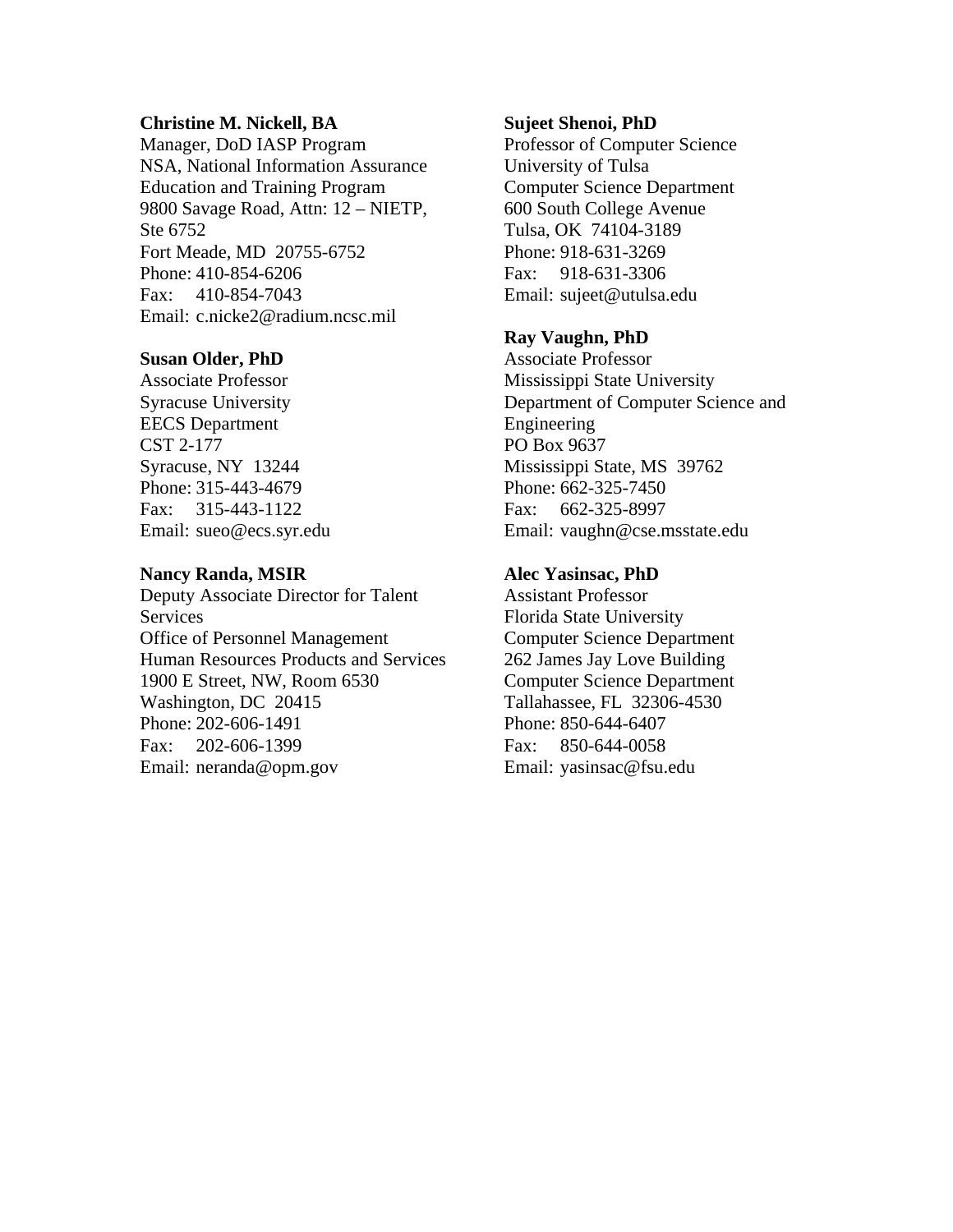| <b>Participating Institutions:</b>                                                                              | <b>Number of Students</b> |  |
|-----------------------------------------------------------------------------------------------------------------|---------------------------|--|
| Carnegie Mellon                                                                                                 | 45                        |  |
| <b>Florida State University</b>                                                                                 | 5                         |  |
| Georgia Tech                                                                                                    | 19                        |  |
| George Washington University                                                                                    | 9                         |  |
| University of Idaho                                                                                             | 34                        |  |
| Idaho State University                                                                                          | $0^*$                     |  |
| Iowa State                                                                                                      | 34                        |  |
| Jackson State                                                                                                   | 2                         |  |
| <b>Johns Hopkins University</b>                                                                                 | 9                         |  |
| Mississippi State                                                                                               | 13                        |  |
| Naval Postgraduate School                                                                                       | 38                        |  |
| University of Nebraska                                                                                          | $0^*$                     |  |
| New Mexico Institute of Mining & Technology                                                                     | 11                        |  |
| University of North Carolina                                                                                    | 35                        |  |
| Norwich                                                                                                         | 2                         |  |
| <b>Polytechnic University</b>                                                                                   | 24                        |  |
| <b>Purdue University</b>                                                                                        | 19                        |  |
| Syracuse                                                                                                        | 10                        |  |
| University of Tulsa                                                                                             | 48                        |  |
| <b>TOTALS</b><br>talebo Rtoto University and University of Nebroake hove not submitted coloctions for Foll 2002 | 357                       |  |

## **APPENDIX 2: SFS Program Statistics (as of August 26, 2003)**

**\*Idaho State University and University of Nebraska have not submitted selections for Fall 2003**

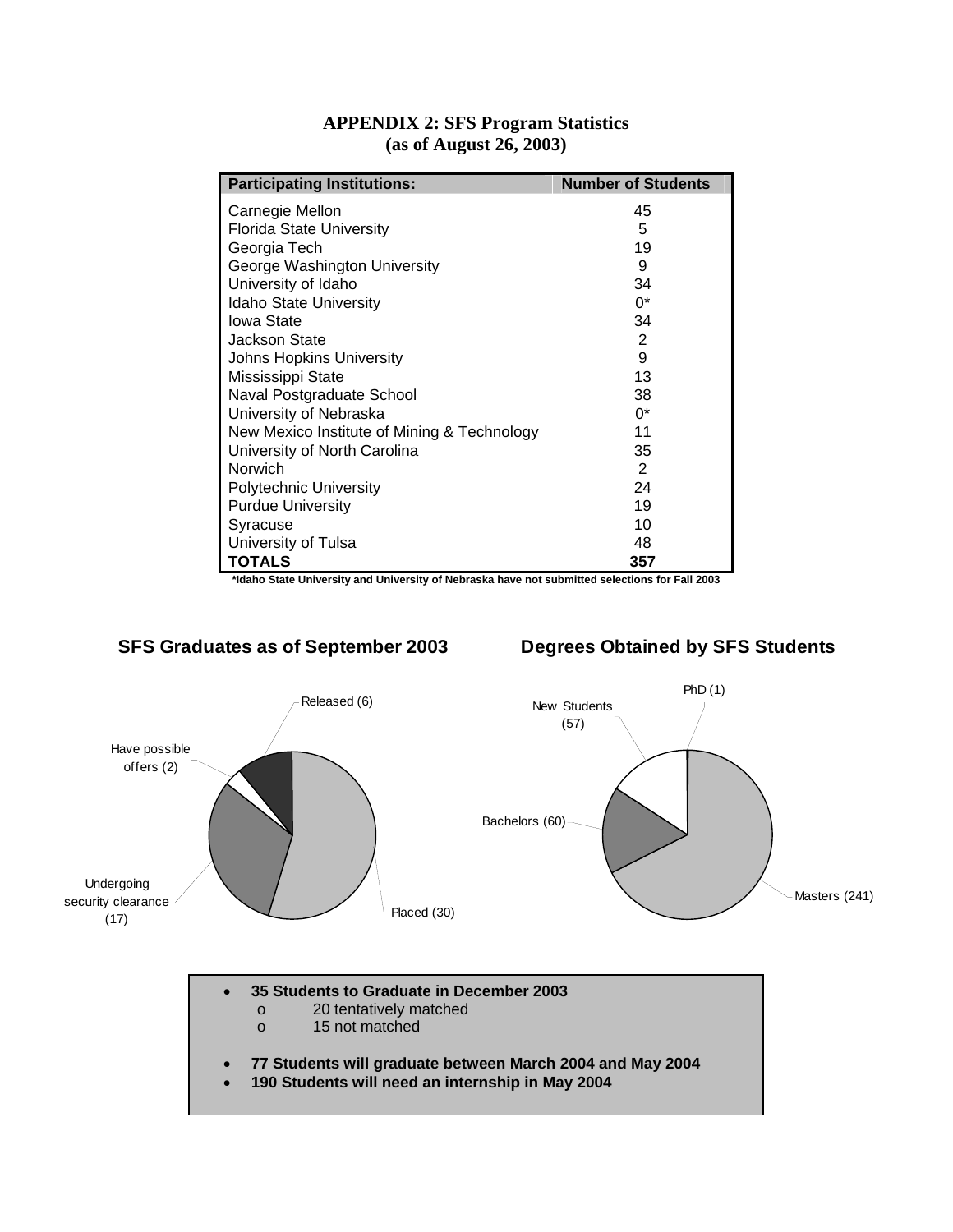## **APPENDIX 3: Agencies That Have Hired SFS Students**

The following agencies have placed SFS students either in an internship or for postgraduation employment:

- 1. CIA (Internship)
- 2. Department of Agriculture
	- CSREES (Permanent)
- 3. Department of Army
	- Corps of Engineers (Internship)
- 4. Department of Commerce
	- NIST (Internship/Permanent)
	- CIO (Permanent)
	- International Trade Administration (Internship/Permanent)
- 5. Department of Defense
	- Defense Computer Forensics Lab (Internship/Permanent)
	- NSA (Internship/Permanent)
- 6. Department of Energy (Internship)
- 7. Department of Homeland Security
	- FedCirc (Permanent)
- 8. Department of Housing and Urban Development
	- OIG (Internship/Permanent)
- 9. Department of Justice
	- Federal Bureau of Investigation (Internship/Permanent)
	- CIO (Permanent)
- 10. Department of Navy
	- Naval Oceanographic Agency (Internship)
- 11. Department of Transportation
	- Federal Aviation Administration (Internship)
	- Coast Guard (Internship)
- 12. Department of Treasury
	- Treasury Inspector General for Tax Administration (TIGTA) (Internship)
	- Secret Service (Internship/Permanent)
	- Internal Revenue Service (Internship)
- 13. Department of Veterans Affairs
	- OIG (Internship)
- 14. Federal Deposit Insurance Corporation (FDIC) (Internship/Permanent)
- 15. General Accounting Office (Permanent)
- 16. National Science Foundation (Internship)
- 17. NASA
	- Goddard Space Center (Internship/Permanent)
	- HQ East Coast (Internship)
	- Propulsion Lab (Internship)
	- OIG (Internship)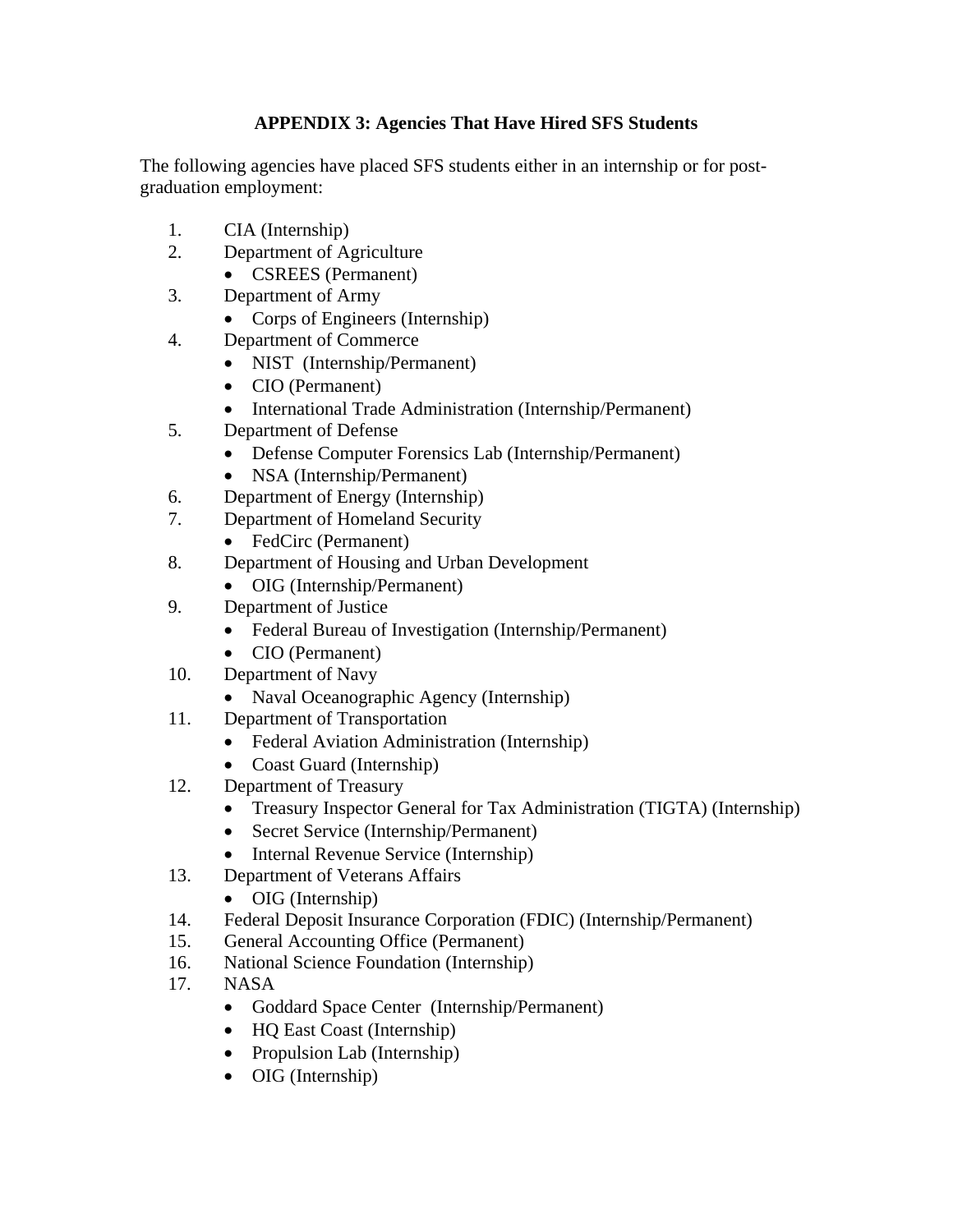## **ABOUT THE NATIONAL SCIENCE FOUNDATION**

The National Science Foundation (NSF) funds research and education in most fields of science and engineering. Awardees are wholly responsible for conducting their project activities and preparing the results for publication. Thus, the Foundation does not assume responsibility for such findings or their interpretation. NSF welcomes proposals from all qualified scientists, engineers and educators. The Foundation strongly encourages women, minorities and persons with disabilities to compete fully in its programs. In accordance with Federal statutes, regulations and NSF policies, no person on grounds of race, color, age, sex, national origin or disability shall be excluded from participation in, be denied the benefits of, or be subjected to discrimination under any program or activity receiving financial assistance from NSF (unless otherwise specified in the eligibility requirements for a particular program). Facilitation Awards for Scientists and Engineers with Disabilities (FASED) provide funding for special assistance or equipment to enable persons with disabilities (investigators and other staff, including student research assistants) to work on NSF-supported projects. The National Science Foundation has Telephonic Device for the Deaf (TDD) and Federal Information Relay Service (FIRS) capabilities that enable individuals with hearing impairments to communicate with the Foundation about NSF programs, employment or general information. TDD may be accessed at (703) 292-5090, FIRS at 1-800-877-8339. The National Science Foundation is committed to making all of the information we publish easy to understand. If you have a suggestion about how to improve the clarity of this document or other NSF-published materials, please contact us at [plainlanguage@nsf.gov.](mailto:plainlanguage@nsf.gov)